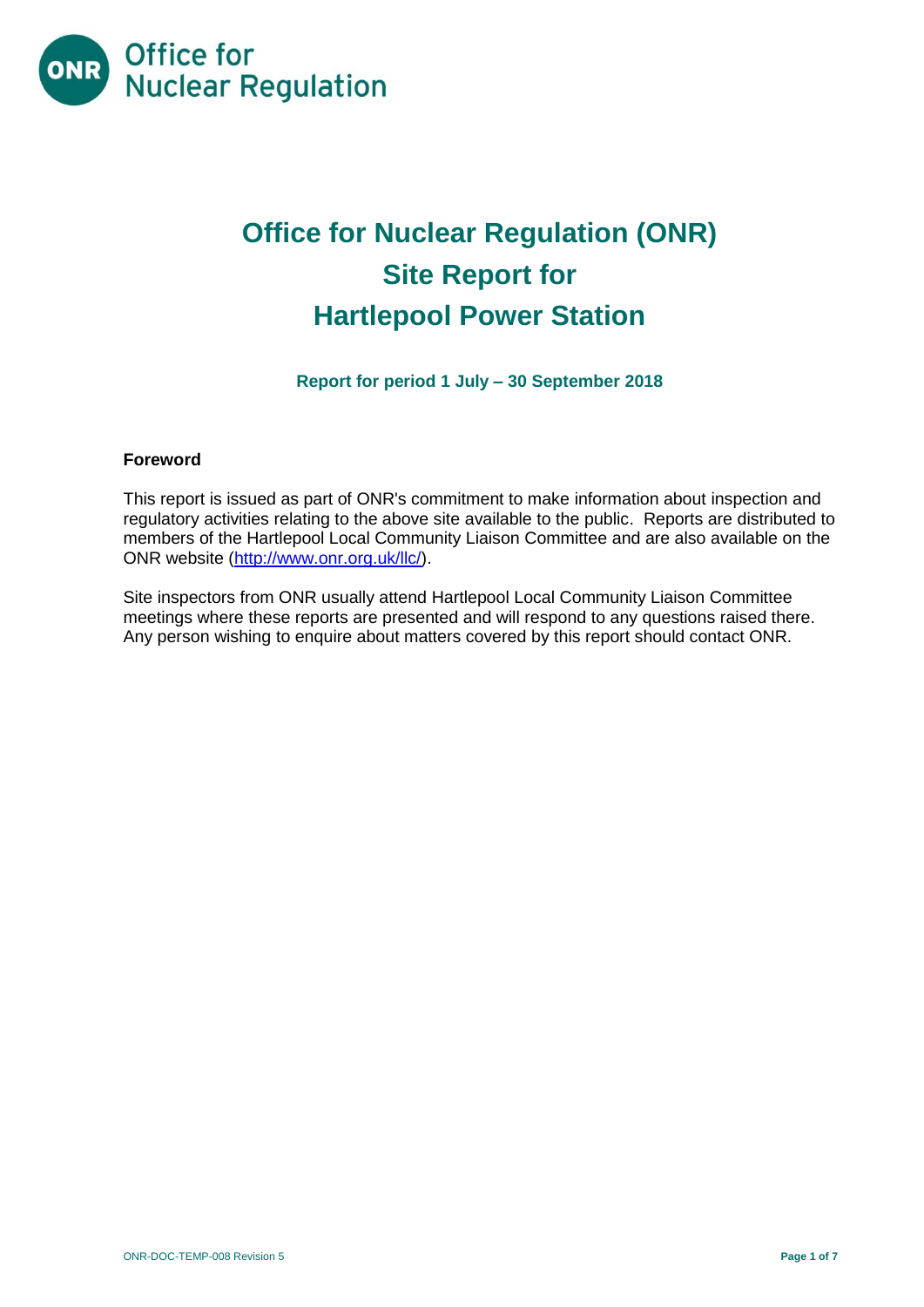# TABLE OF CONTENTS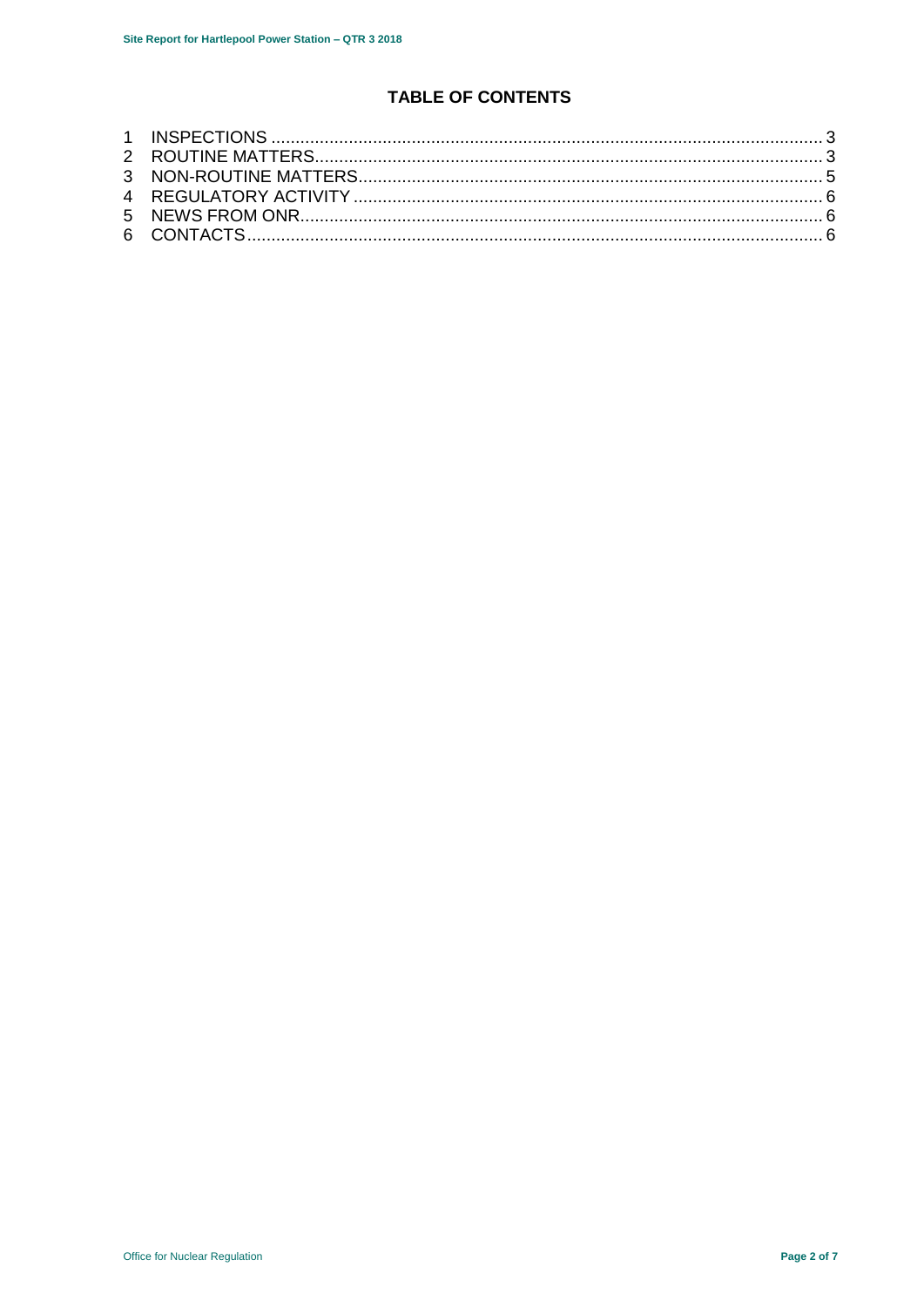# <span id="page-2-0"></span>**1 INSPECTIONS**

#### **1.1 Dates of inspection**

ONR inspectors undertook interventions at Hartlepool Power Station on the following dates during the report period:

- $\blacksquare$  16-20 July
- 7 August
- $\blacksquare$  27-31 August
- 4-5 September
- 24-28 September

#### <span id="page-2-1"></span>**2 ROUTINE MATTERS**

#### **2.1 Compliance inspections**

Inspections are undertaken as part of the process for monitoring compliance with:

- **the conditions attached by ONR to the nuclear site licence granted under the** Nuclear Installations Act 1965 (NIA65) (as amended);
- the Energy Act 2013
- the Health and Safety at Work Act 1974 (HSWA74); and
- regulations made under HSWA74, for example the Ionising Radiations Regulations 2017 (IRR17) and the Management of Health and Safety at Work Regulations 1999 (MHSWR99).

The inspections entail monitoring the licensee's (EDF Energy Nuclear Generation Ltd, NGL) actions on the site in relation to incidents, operations, maintenance, projects, modifications, safety case changes and any other matters that may affect safety. The licensee is required to make and implement adequate arrangements under the conditions attached to the licence in order to ensure legal compliance. Inspections seek to judge both the adequacy of these arrangements and their implementation.

In this period, routine inspections of Hartlepool Power Station covered the following:

- $\blacksquare$  examination, maintenance, inspection and testing:
- management of operations including control and supervision;
	- o undertaken as an unannounced inspection
- staff training, qualifications and experience;
- **E** emergency preparedness:
	- o undertaken with support from a Health & Safety Executive Hazardous Installations Directorate specialist inspector
- radioactive waste management;
	- $\circ$  undertaken jointly with a nuclear regulator from the Environment Agency
- quality assurance and records;

In general, ONR judged the arrangements made and implemented by the site in response to safety requirements to meet the legal requirements in the areas inspected. However, where improvements were considered necessary, the licensee made satisfactory commitments to address the issues, and the site inspector will monitor progress during future visits. Where necessary, ONR will take formal regulatory enforcement action to ensure that appropriate remedial measures are implemented to reasonably practicable timescales.

# **2.2 System Based Inspections**

In addition to our program of site licence compliance inspections, ONR also undertakes system based inspections (SBI) which involve a "deep slice" sample into the safety case and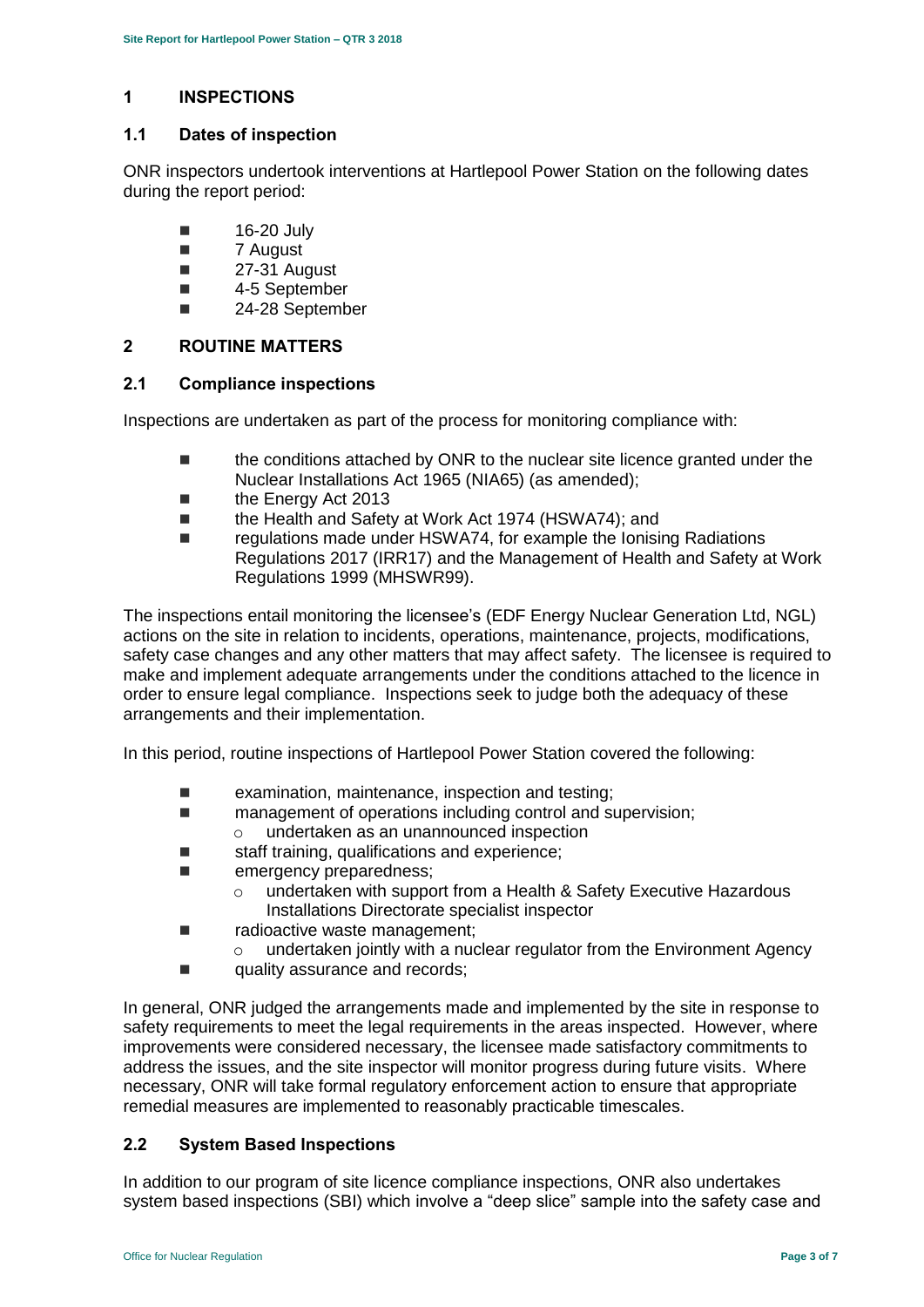supporting documentation in order to evaluate compliance with a range of nuclear site licence conditions and form overall judgement on the adequacy of the implementation the system's safety case claims. During the period, ONR performed SBIs on the following systems:

- SBI 04 Auxiliary Cooling
- SBI 09 Main Electrical System

The licence conditions (LC) against which compliance is evaluated are:

- **LC** 10: Training
- LC 23: Operating rules
- LC 24: Operating instructions
- LC 27: Safety mechanisms
- LC 28: Examination, inspection, maintenance and testing
- LC 34: Leakage and escape of radioactive material and radioactive waste

#### Auxiliary Cooling – SBI04

The auxiliary cooling system (SBI 04) consists of several safety-critical cooling systems, of which the following were targeted; Low Pressure Back Up Cooling System (LPBUCS), Reactor Ancillaries Cooling Water (RACW) and Turbine House Ancillaries Cooling Water (THACW).

We found that the individuals undertaking maintenance and inspection activities on the systems were suitably qualified and experienced. In addition, the operating instructions in place to control those maintenance and inspection activities were appropriate. We determined that the systems in place to detect loss of carbon dioxide (the reactor coolant) through the auxiliary cooling system were also appropriate.

We sampled a manual valve that required a surveillance on each shift to confirm that the valve was closed. This surveillance requirement came directly from the Operating Rules derived from the safety case. NGL was unable to demonstrate that the shiftly surveillance was performed and therefore that the valve was correctly configured. In addition, we found shortfalls in the implementation of arrangements for the regular and systematic examination, inspection maintenance and testing (EIM&T) with respect to the valve; it was not listed on the maintenance schedule and had a status of being allowed to run to failure.

We also found that there was a large backlog of Work Order Cards awaiting their results to be uploaded on to the station's asset management system. We judged that this could prevent learning from previous EIM&T activities being promulgated to future activities.

As a result of the shortfalls identified, we judged that the system did not fulfil the requirements of the safety case. However, given the redundancy and diversity within the systems to safety shutdown and cool the reactor in the event of a fault, we do not consider that the shortfalls identified prevent continued safe operation.

We awarded inspection ratings of GREEN to LC 10, 24 and 34; AMBER to LC 23, 27 and 28. Regulatory issues have been raised to track the improvements required. The need for further regulatory action will be determined in line with ONR's Enforcement Management Model.

#### Main Electrical – SBI09

The main electrical system (SBI 09) comprises: the NGL-owned 275kV equipment which provides connections to the national grid; two Generator Transformers; 23kV equipment; two Unit Transformers; two 11kV unit switchboards and associated interconnectors. The system is the distribution system for electricity to the national grid from the main generators and from the national grid to station systems when the generators are not producing.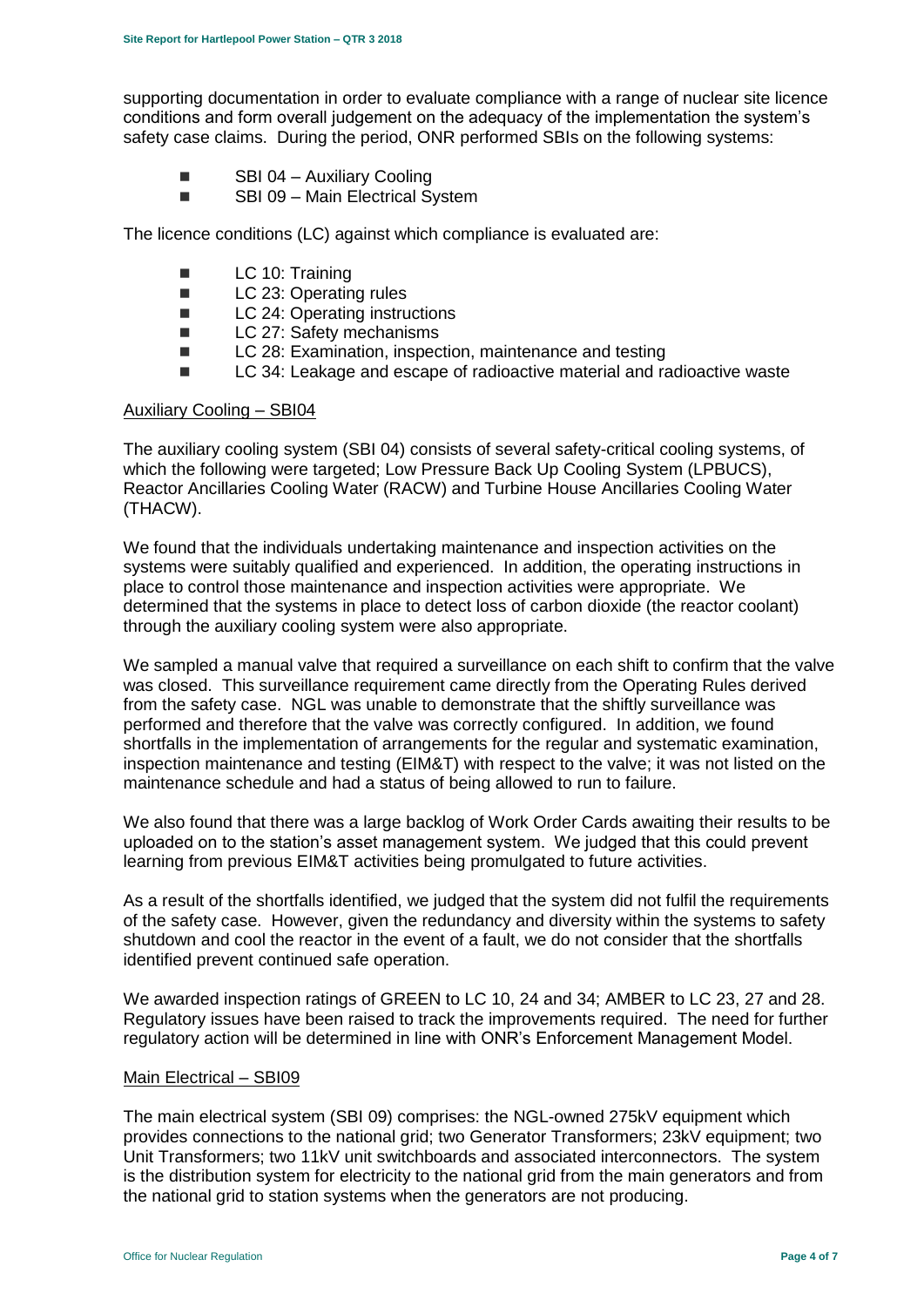We found that NGL has arrangements to ensure that the transformers, grid systems, and main electrical system are inspected, maintained and operated in accordance with the safety case. The arrangements examined complied with the licensee's legal duties in the areas sampled during the inspection. Whilst the inspection identified areas for potential improvement, none gave rise to significant concern and the station has agreed to take action to address them. These observations were minor in nature and none were judged to be compliance issues, hence no regulatory follow-up was considered necessary.

We judged that the system fulfils the requirements of the safety case. We awarded an inspection rating of GREEN against LC10, LC23, LC24, LC27 and LC28. LC34 was not evaluated as it was not considered applicable to this SBI.

# **2.3 Theme Inspection**

In the period, ONR undertook an intervention (evaluated against LC17 – Management Systems) to determine the adequacy of EDF NGL's oversight and control over the supply chain involved in delivering 'equivalent spares' to Hartlepool Power Station. 'Equivalent spares' are those spare parts evaluated to have the same the capability as the spare parts specified by the original equipment manufacturer.

The intervention consisted of three separate inspections;

- At fleet level to consider the overall system for the management of equivalent spares,
- **At Hartlepool Power Station to test that the system was in place and working,**
- At a supplier of equivalent spares to Hartlepool Power Station to check the adequacy of their arrangements.

We found that there was a documented, adequately resourced and controlled system in place for management of equivalent spares which is designed to operate autonomously at each Power Station with oversight and support at Fleet level. At Hartlepool, we found evidence that the system is embedded and working effectively in accordance with its intent. There was consistency between local and Fleet-level interpretations of how the system should operate. At the supplier, we found that the staff involved had suitable prior experience and access to appropriate specialist advice; although the document describing the arrangements required comprehensive review and revision. This shortfall is being tracked to resolution through ONR's regulatory issue system.

Overall, we judged that a GREEN inspection rating against LC17 is appropriate, because the management system for equivalent spares is appropriate and is implemented effectively at the station.

# **2.4 Other work**

The site inspector attended a planned Health and Safety committee meeting with site safety representatives to support their function of representing employees and receiving information on matters affecting their health, safety and welfare at work.

The Chief Nuclear Inspector visited Hartlepool Power Station as part of a rolling plan to visit all nuclear licensed sites. The visit included a meeting with key EDF NGL Hartlepool lead team members, a meeting with members of the Independent Nuclear Assurance team and a comprehensive walk-down of the station.

# <span id="page-4-0"></span>**3 NON-ROUTINE MATTERS**

Licensees are required to have arrangements to respond to non-routine matters and events. ONR inspectors judge the adequacy of the licensee's response, including actions taken to implement any necessary improvements.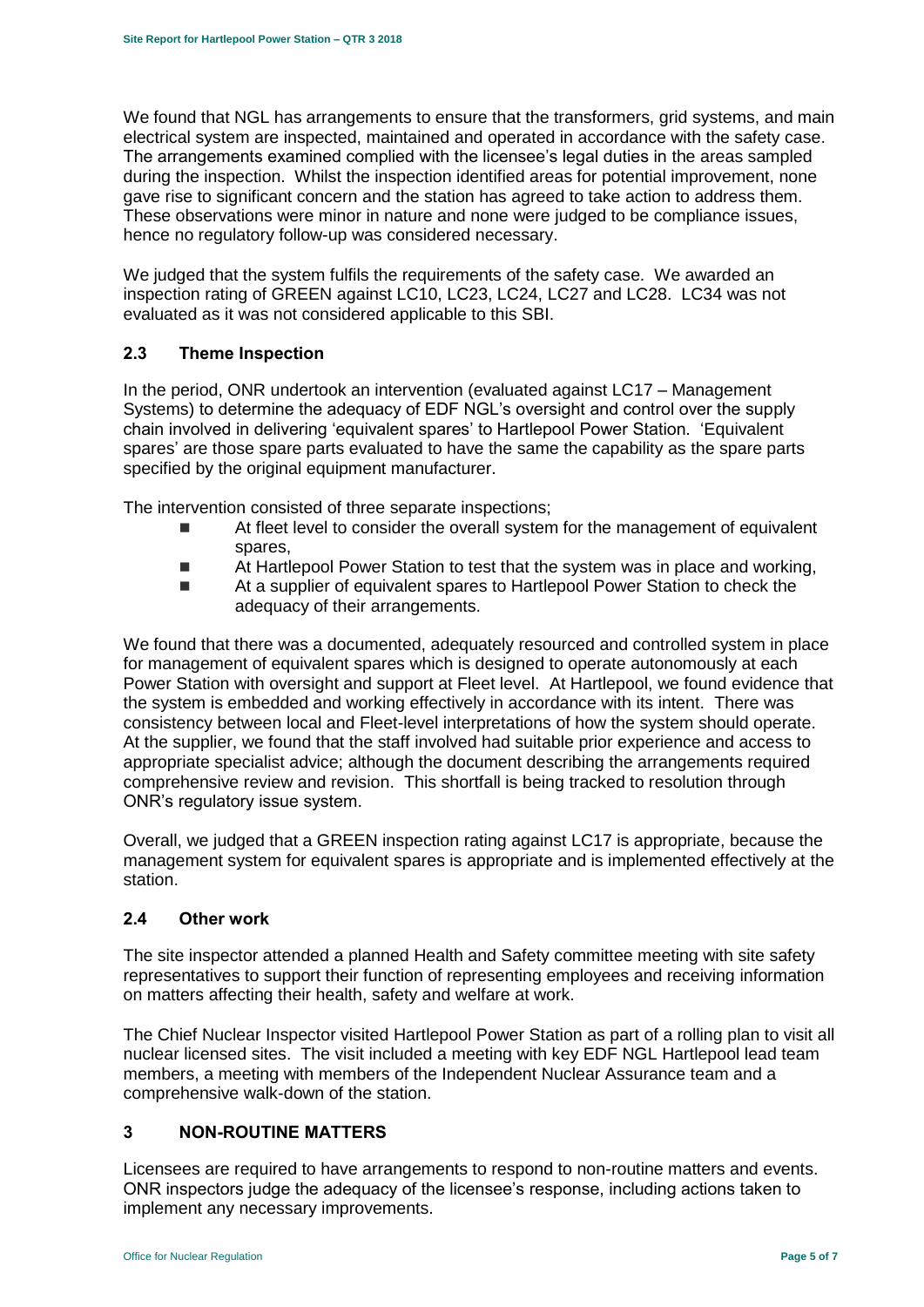There were no such matters or events of significance during the period.

# <span id="page-5-0"></span>**4 REGULATORY ACTIVITY**

ONR may issue formal documents to ensure compliance with regulatory requirements. Under nuclear site licence conditions, ONR issues regulatory documents, which either permit an activity or require some form of action to be taken; these are usually collectively termed 'Licence Instruments' (LIs), but can take other forms. In addition, inspectors may take a range of enforcement actions, to include issuing an Enforcement Notice.

■ No LIs, Enforcement Notices or Enforcement letters were issued during this period.

#### <span id="page-5-1"></span>**5 NEWS FROM ONR – JULY-SEPTEMBER 2018**

#### <span id="page-5-2"></span>**Stakeholder Engagement**

- In August our Chief Nuclear Inspector Mark Foy and Deputy Chief Inspector Mina Golshan, hosted a webinar for stakeholders on the outcomes of the UK report to the Joint Convention. This is a new channel of communication which we have introduced, and further webinars are planned for November and February 2019. If you would like to find out more, please contact the ONR Communications team at contact@onr.gov.uk
- The ONR/NGO engagement forum took place on 11 October in London. This is a forum to discuss strategic, cross-cutting regulatory matters. Site specific matters are normally addressed via Site Stakeholder Groups. We are always keen to engage with a range of stakeholders and groups on nuclear safety and security issues, so if you do represent a nuclear-interest Non-Governmental Organisation, and are not already involved through our forum or via a Site Stakeholder Group, then please get in touch with the ONR Communications team for further details, via [contact@onr.gov.uk](mailto:contact@onr.gov.uk)

#### **Regulatory News**

 On 25 July we announced our decision to prosecute the Atomic Weapons Establishment for offences under Section  $2(1)^{*}$  of the Health and Safety at Work etc. Act (1974). This charge related to an electrical incident on 27 June, 2017, which resulted in injury to an AWE employee. The incident was a conventional health and safety matter and there was no radiological risk to workers or the public. At a court hearing on 18 September, AWE pleaded guilty to the charge and sentencing was adjourned until 9 November, 2018.

In a separate case brought by ONR, EDF Energy Nuclear Generation Ltd and Doosan Babcock Ltd pleaded guilty on 10 October, 2018) to offences under the Health & Safety at Work etc. Act 1974, section 3(1) and the Work at Height Regulations 2005, Regulation 4(1) respectively. The charges relate to an incident on 12 April 2017 at the Hinkley Point B nuclear power station, which resulted in a serious injury to a Doosan Babcock Ltd employee. Following a hearing at Taunton Magistrates Court, the case was committed for sentencing at Taunton Crown Court with an initial hearing date set for 16 November 2018, although this date is subject to change.

Both of these cases related to conventional, industrial-type incidents that would have been subject to regulation by the Health and Safety executive prior to ONR's creation four years ago, when we gained responsibility for such matters on licensed sites. There was no radiological risk to workers or the public.